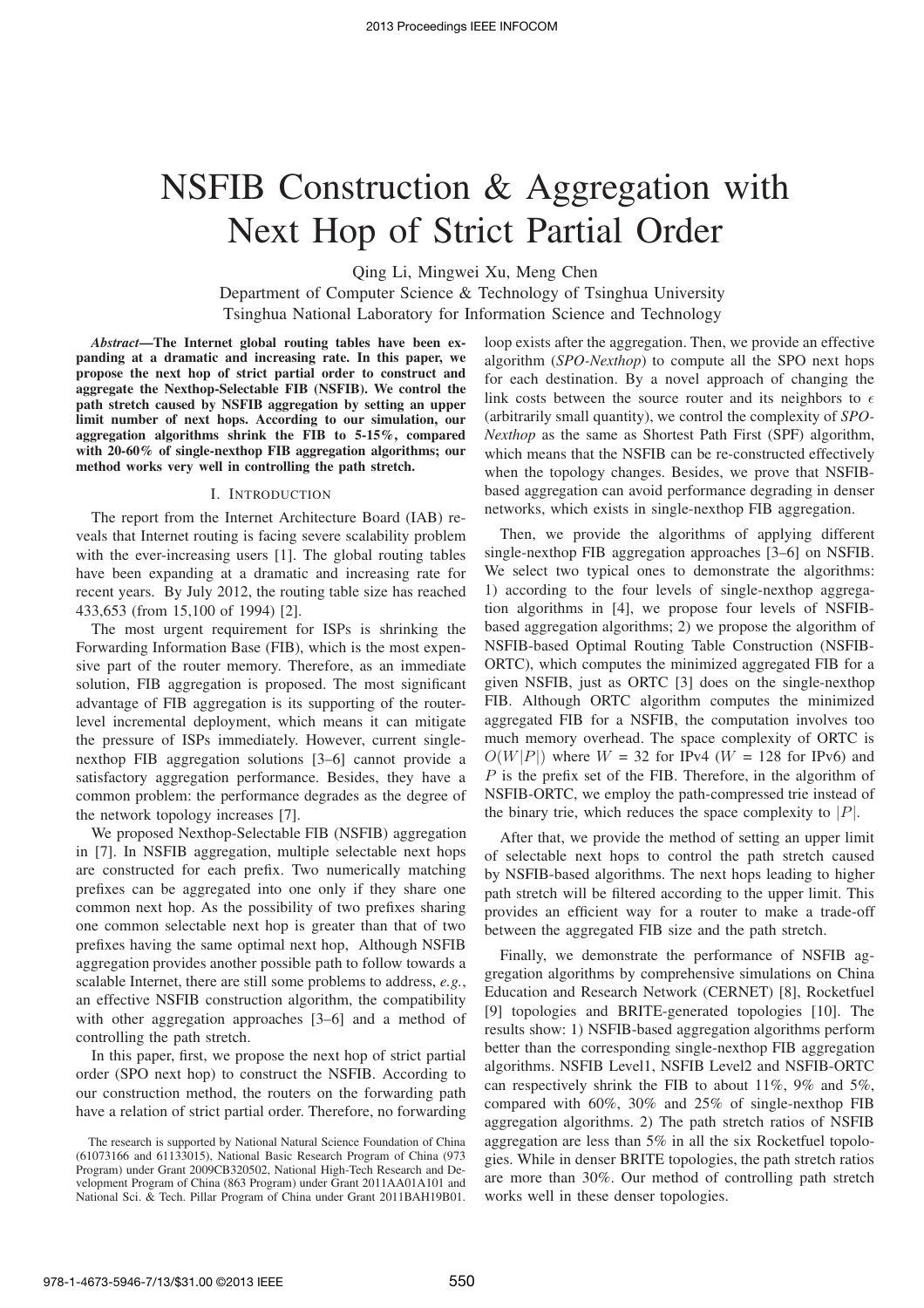## II. BACKGROUND AND RELATED WORKS

We use a  $0/1$  string appended with  $*$  to denote a prefix. For example, 10∗ is the prefix that covers all IP addresses starting with the bits 10. A FIB is a set of FIB entries like  $\langle p, h \rangle$ , where p is the prefix and h is the corresponding next hop. We organize a FIB as a radix tree (or a trie), following the convention. A trie is an ordered tree structure for quick searching. In most routers, the trie is widely used for organizing the routing tables because it well supports the longest prefix matching principle.

## *A. Single-Nexthop FIB Shrinking Schemes*

In this paper, we refer to the FIB where each prefix has one single next hop as the single-nexthop FIB. There are several aggregation algorithms based on the single-nexthop FIB.

*1) General Single-Nexthop FIB Aggregation: General Single-Nexthop FIB aggregation* (General FIB Aggregation for short) is the simplest form of FIB aggregation, which is also summarized as *Level-1 aggregation* in [4]. The principle of General FIB Aggregation has been widely used for routing table aggregation since Classless Inter-Domain Routing (CIDR) [11] was introduced. In general FIB aggregation, the prefixes sharing the same next-hop with their immediate ancestor prefixes are aggregated. For example, there are two entries  $< 10*, a >$  and  $< 101*, a >$  in the FIB. The latter can be aggregated into the former.

*2) Optimal Routing Table Constructor:* To further shrink the single-nexthop FIB, Draves, *et al.*, proposed *Optimal Routing Table Constructor* (ORTC) [3]. ORTC produces the minimized FIB that preserves the equivalent forwarding behavior by the following three steps. **Step 1**: *"Normalize"* the trie of the FIB so that each inner node has two children. **Step 2**: Calculate the most prevalent next hops at every level of the trie in post order. **Step 3**: Aggregate the prefixes sharing common next hops with their immediate ancestor prefixes from top to down. Fig. 1 shows an example of these three steps. Note that the FIB in Fig. 1(a) cannot be shrunk by General FIB aggregation. However, ORTC can still shrink this FIB from four entries to three entries.



*3) Level 1-4 Aggregation:* Level 1-4 aggregations [4] were proposed to provide different levels of FIB aggregation ISPs with different requirements can select proper levels to deploy. Level 1 aggregation is General FIB Aggregation.

Different from ORTC, Level 2-4 aggregations [4] concentrate on specific sub-tries (part of the prefix space), which can be aggregated by packing some new prefixes; and they cannot guarantee the global optimality. As the specific subtries all have limited size (three layers at most), the influence of aggregation is localized at the corresponding part of the

whole FIB trie. Thus, any update upon this special sub-trie is also localized, which guarantees a constant update complexity. Fig. 2 shows examples of Level 2-4 aggregations.



Fig. 2. Different levels of FIB aggregation in [4]. Each binary tree represents a sub-trie (of part) of the FIB. In (b) and (c), some extra routable spaces (filled nodes) are introduced.

#### *B. Nexthop-Selectable FIB Aggregation*

In [7], we proposed Nexthop-Selectable FIB (NSFIB) aggregation to further compress FIB by constructing multiple selectable next hops for each prefix. A NSFIB is a set of entries, like a FIB, except that i each prefix has multiple selectable next hops (not just the optimal one). In NSFIB aggregation, a covered prefix sharing one common next hop with the covering prefix can be aggregated. For example,  $< 101*, \{a, b\} >$  can be aggregated by  $< 10*, \{b\} >$ .

However, as a first-step work, NSFIB aggregation [7] has several problems to be solved before practical deployment:

- An efficient NSFIB construction algorithm. Inevitable network failures will trigger NSFIB re-construction, therefore, an efficient NSFIB construction algorithm is required.
- The algorithms of applying different single-nexthop FIB aggregation methods [3–6] on the NSFIB.
- An approach to control the path stretch caused by NSFIB aggregation, which might use non-optimal next hops.

#### III. CONSTRUCTION OF NEXTHOP-SELECTABLE FIB

# *A. Next Hop of Strict Partial Order*

 $\int_{c}^{1}$  a strict partial order on V. Consider an undirected, weighted topology  $G(V, E)$ .  $\forall R_x \in$ V, let  $ID(R_x)$  (an 32-bit unsigned integer) be the ID of node  $R_x$ .  $\forall R_s, R_d \in V$ , let  $dist(R_s, R_d)$  be the optimal distance from  $R_s$  to  $R_d$ . For each destination  $R_d \in$ V, let  $(\prec_{R_d})$  be a relation on V such that:  $R_a \prec_{R_d}$  $R_b$  iff  $dist(R_a, R_d) < dist(R_b, R_d)$ , or  $dist(R_a, R_d)$  $dist(R_b, R_d)$  and  $ID(R_a) < ID(R_b)$ . Note that  $(\prec_{R_d})$  is

**Definition 1.** *Next hop of strict partial order (SPO next hop):*  $R_n$  *is a SPO next hop from*  $R_s$  *to*  $R_d$  *iff*  $R_n$  *is a neighbor of*  $R_s$  *and*  $R_n \prec_{R_d} R_s$ .

# **Theorem 1.** *Forwarding by the SPO next hop guarantees no routing loop.*

*Proof:* Suppose not: after some forwarding steps by SPO next hop, the packet loops back to the source router  $R_s$ . Note that  $R_s \prec_{R_d} R_1 \prec_{R_d} R_2... \prec_{R_d} R_s$ , where  $R_1, R_2$ , *et al.*, are the intermediate forwarding nodes before the packet loop back to R<sub>s</sub>. According to the transitive property of  $\prec_{R_d}$ , R<sub>s</sub>  $\prec_{R_d}$  $R_s$ , which is controversial with the definition  $\prec_{R_d}$ . Hence, the supposition is false and the theorem is true.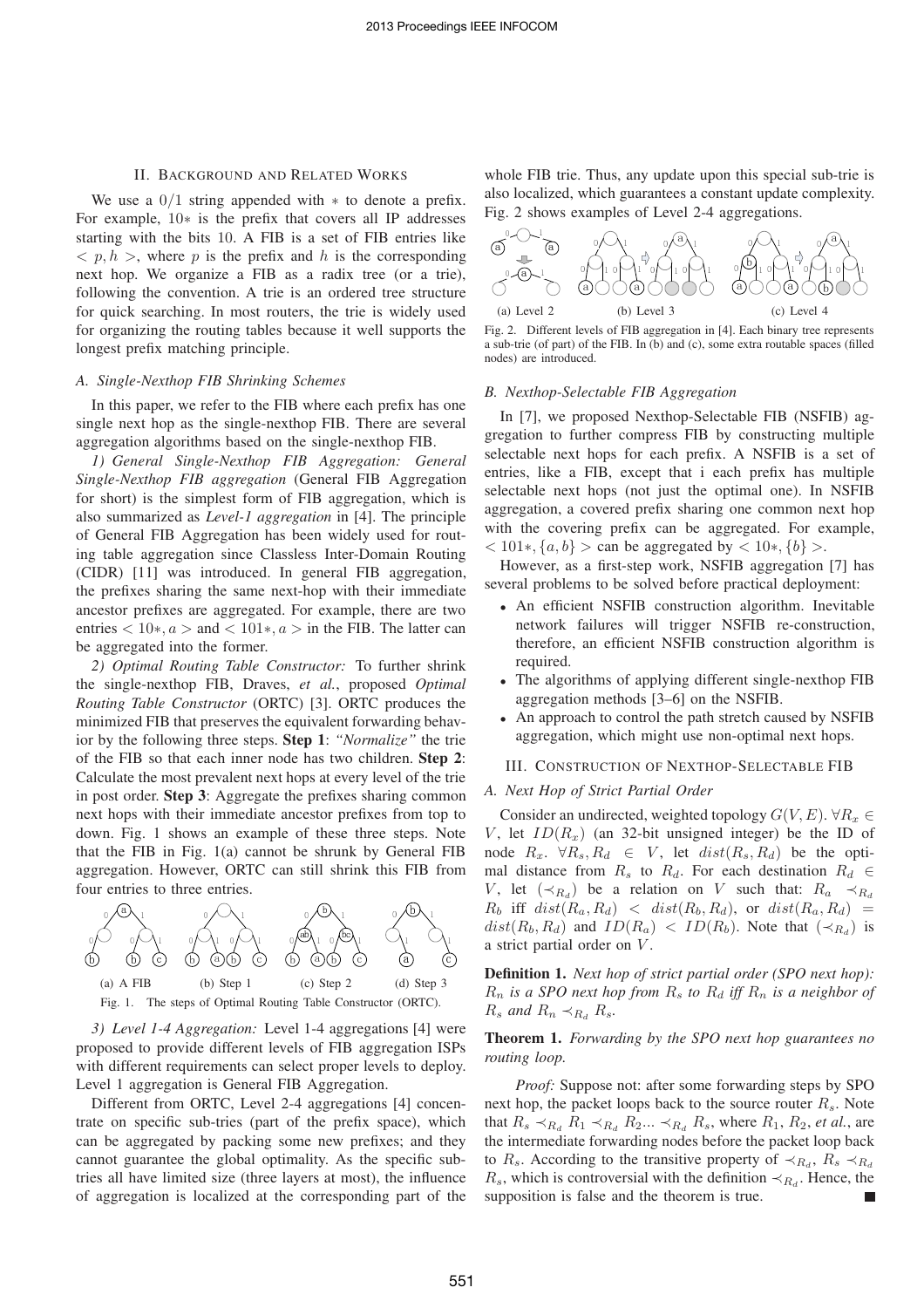**NSFIB Construction Method**: In Border Gateway Protocol (BGP), each prefix has one optimal route that has an intradomain destination, *i.e.*, the egress BGP router. A router constructs the Nexthop-Selectable FIB by the following steps:

- 1) Compute the SPO next hops for all the egress BGP routers based on OSPF;
- 2) For each prefix  $p$ , allocate the SPO next hops to  $p$ according to its egress BGP router.

Such that, NSFIB is constructed. After NSFIB aggregation, each packet will be forwarded by one certain SPO next hop, which guarantees a loop-free route towards the egress router.

## *B. Algorithm for SPO Next Hop Computation*

In this section, we provide the efficient algorithm for a router  $R_s$  to compute the SPO next hops to intra-domain destination  $R_d$ . For each neighbor  $(R_i)$  of  $R_s$ ,  $dist(R_i, R_d)$ is required to determine whether  $R_i$  is a SPO next hop to  $R_d$ . Therefore,  $R_s$  have to compute the Shorted Path Tree (SPT) rooted at each neighbor. Extra  $K$  (the number of neighbors) times of Shortest Path First (SPF) are required, which is a nontrivial burden for larger and denser topologies.

The algorithm of incremental Shortest Path First (iSPF) [12] is used for re-computing the new SPT based on the old SPT when part of the topology changes, *e.g.*, the cost of some link increases or decreases. Instead of computing a new SPT from scratch, iSPF reduces the computation overhead by adjusting the old SPT to form a new one. We design a novel iSPF-based algorithm, SPO-Nexthop(), to compute the SPO next hops for all the intra-domain destinations.

Algorithm 1, SPO-Nexthop(), computes the SPO next hops to each intra-domain router for  $R_s$  with the input of  $R_s$ rooted SPT. Assume  $R_s$  has K neighbors  $\{R_i | i \in [1, K]\}.$ Let  $ID(R_x)$  be the ID of the router  $R_x$ . Let  $cost(R_x, R_y)$  be the cost of the unidirectional link from  $R_x$  to  $R_y$ . Let  $\epsilon$  be an arbitrarily small positive value (smaller than any link cost). For each neighbor  $R_i$ , SPO-Nexthop() finds the set of routers, to which  $R_i$  is a SPO next hop. Totally,  $K$  rounds of iSPF are required to construct the unidirectional next hops for all the intra-domain routers.

**Theorem 2.** *SPO-Nexthop() computes all the unidirectional next hops for each intra-domain destination.*

*Proof:* We first prove that for any node  $(R_d)$  belonging to  $R_i$ -rooted subtree in the new SPT,  $R_i$  is a SPO next hop from  $R_s$  to  $R_d$ . Note that two cases exist:  $ID(R_s) < ID(R_i)$ or  $ID(R_s) > ID(R_i)$ .

- Case One:  $ID(R_s) < ID(R_i)$ , and  $Cost(R_s, R_i) = +\epsilon$ .  $dist(R_i, R_d) < dist(R_s, R_d)$  (*i.e.*,  $R_i \prec_{R_d} R_s$ ) because  $dist(R_i, R_d) + \epsilon \leq dist(R_s, R_d)$ . Therefore,  $R_i$  is a SPO next hop from  $R_s$  to  $R_d$ .
- Case Two:  $ID(R_s) > ID(R_i)$ , and  $Cost(R_s, R_i) = -\epsilon$ .  $dist(R_i, R_d) \leq dist(R_s, R_d)$  (*i.e.*,  $R_i \prec_{R_d} R_s$ ) because  $dist(R_i, R_d) - \epsilon \leq dist(R_s, R_d) \Rightarrow dist(R_i, R_d)$  $dist(R_s, R_d) \leq \epsilon \Rightarrow dist(R_i, R_d) - dist(R_s, R_d) \leq 0.$ Therefore,  $R_i$  is a SPO next hop from  $R_s$  to  $R_d$ .

We then prove that for any node  $(R'_d)$  not belonging to  $R_i$ rooted subtree in the new SPT,  $R_i$  is not a SPO next hop from  $R_s$  to  $R_d$ . There are also two cases:

- Case One:  $ID(R_s) < ID(R_i)$ , and  $Cost(R_s, R_i) = +\epsilon$ .  $dist(R_i, R_d') \geq dist(R_s, R_d')$  because  $dist(R_i, R_d') + \epsilon \geq$  $dist(R_s, R_d^{\prime}) \Rightarrow dist(R_s, R_d^{\prime}) - dist(R_i, R_d^{\prime}) \leq \epsilon \Rightarrow$  $dist(R_s, R_d) - dist(R_i, R_d) \leq 0$ . Therefore,  $R_i$  is not a SPO next hop from  $R_s$  to  $R_d$ .
- Case Two:  $ID(R_s) > ID(R_i)$ , and  $Cost(R_s, R_i) = -\epsilon$ .  $dist(R_i, R'_d) > dist(R_s, R'_d)$  because  $dist(R_i, R'_d) - \epsilon \ge$  $dist(R_s, R_d)$ . Therefore,  $R_i$  is not a SPO next hop from  $R_s$  to  $R_d'$ .

Consequently, after  $K$  rounds, SPO-Nexthop() finds the SPO next hops to all intra-domain routers.

| <b>Algorithm 1</b> SPO-Nexthop( $R_s$ -rooted SPT) |                                                                      |  |
|----------------------------------------------------|----------------------------------------------------------------------|--|
|                                                    | 1: for all $R_i$ in the neighbor set of $R_s$ do                     |  |
| 2:                                                 | If $ID(R_s)$ < $ID(R_i)$ , change $cost(R_s, R_i)$ to $+\epsilon$ ;  |  |
|                                                    | else, change $cost(R_s, R_i)$ to $-\epsilon$ $cost(R_i, R_s)$ is not |  |
|                                                    | changed);                                                            |  |
| 3:                                                 | Compute the new SPT by iSPF with the inputs of the                   |  |
|                                                    | original $R_s$ -rooted SPT and the above change;                     |  |

- 4: For any node  $(R_d)$  belonging to  $R_i$ -rooted subtree in the new SPT, add  $R_i$  as a SPO next hop of  $R_d$ .
- 5: Restore  $cost(R_s, R_i)$  to the original value.

6: **end for**

## IV. NSFIB-BASED AGGREGATION ALGORITHMS

Let a FIB be a set  $\mathcal{F} = \{ \langle p, a_p \rangle | p \in P \}$  where P is the set of prefixes in the FIB and  $a_p$  is the next hop for prefix p. Let a Nexthop-Selectable FIB (NSFIB) be a set  $\mathcal{F}_{ns} = \{ \langle p, A_p \rangle | p \in$  $P_{ns}$  where  $P_{ns}$  is the prefix set and  $A_p$  is the set of selectable next hops for p.

## *A. Level-1 NSFIB Aggregation*

We first propose the algorithm of Level-1 NSFIB Aggregation corresponding to the general FIB aggregation (or Level-1 FIB Aggregation in [4]). *Level-1 NSFIB Aggregation Principle*: the prefixes sharing one common next-hop with their immediate ancestor prefixes are aggregated.

There are two different methods to implement Level-1 NSFIB Aggregation, which are described as follows:

- 1) The breadth-first greedy method: 1) let  $p$  be current unprocessed prefix in  $\mathcal{F}_{ns}$ , choose  $x \in A_p$ ) that can aggregate the maximum descendant prefixes; 2) mark  $\langle p, x \rangle$  as an aggregated entry and remove all the descendant prefixes that can be aggregated by the entry of  $\langle p, x \rangle$ ; 3) do 1) and 2) iteratively in breadth-first order till all the prefixes are processed. Fig. 3(b) shows an aggregated FIB by this algorithm with the NSFIB of Fig. 3(a) as the input.
- 2) The bottom-up dynamic method: 1) compute the optimal aggregated FIB for the sub-tries; 2) based on the results of sub-tries, compute the final optimal aggregated FIB. We proposed the full version of this algorithm in our work of [7]. Fig. 3(c) shows an example.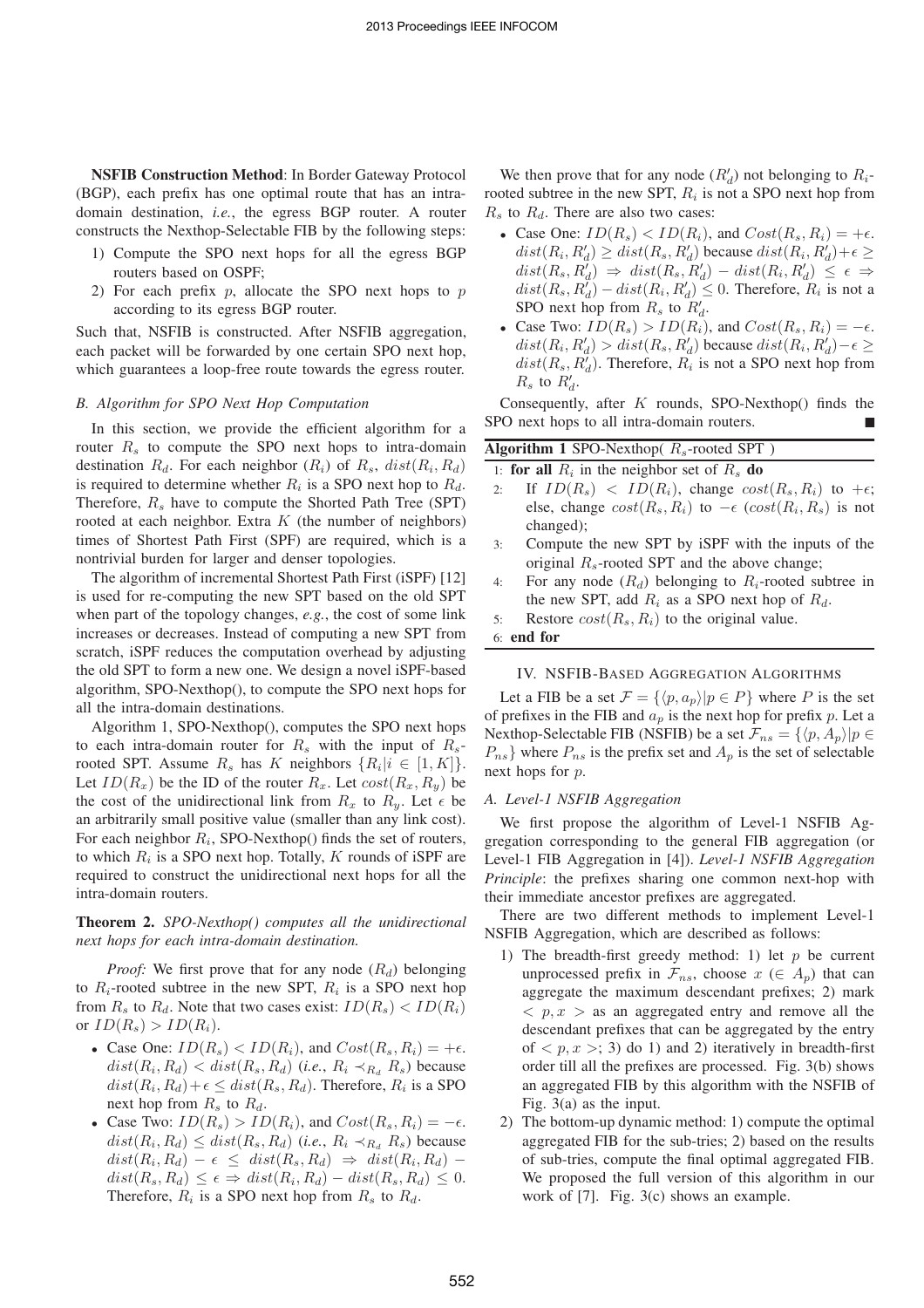Both of the two methods can reduce more prefixes than Level-1 FIB Aggregation [4]. Although the second involves more computation overhead, it produces the minimized aggregated FIB (in the case of no packing prefix). Therefore, in this paper, we choose the second one to implement Level-1 NSFIB aggregation algorithm. However, we still believe the first method is another available choice for routers that lack computation capacity, because the first method involves less computational overhead than the second one.



Fig. 3. Two methods for Level-1 NSFIB Aggregation. (a) is a NSFIB; (b) is the aggregated FIB produced by the first method; (c) is the aggregated FIB produced by the second method.

## *B. Level 2-4 NSFIB Aggregation*

Analogous to single-nexthop FIB aggregation, NSFIB can be further aggregated by packing some nonexistent prefixes. In this section, we provide the approaches of Level 2-4 NSFIB aggregation algorithms.

In Level-2 single-nexthop FIB aggregation, a prefix covering two sibling prefixes is inserted to aggregate the two children. In Level-2 NSFIB aggregation, we decompose the procedure into two steps: 1) pack a parent prefix for sibling prefixes that share at least one common next hop and set the next hop set of the packed prefix as the union of the two sibling prefixes' next hop sets; 2) aggregate the transformed NSFIB by the second method of Level-1 NSFIB Aggregation.

Fig. 4 shows an example of step 1). The two sibling prefixes are not immediately removed after inserting the parent prefix and the next hop for the inserted prefix is not selected in the first step. This is because of two reasons. **Optimality**: the optimal decision of selecting the next hop for the inserted prefix cannot be made locally. For example, in Fig. 4, if the right child has two descendant prefixes with the next hop of c, a local decision cannot guarantee the optimality. **Stability**: for the stability of the aggregated FIB, we prefer not inserting new prefixes. For example, in Fig. 4, if the right child has one descendant prefix with the next hop of  $c$ , the new prefix is not necessary and it will be removed in Step 2).

For Level-3 and Level-4 Single-Nexthop FIB Aggregation, we also provide the corresponding NSFIB Aggregation algorithms. They are decomposed into two steps as Level-2 NSFIB Aggregation for the same reasons of optimality and stability.



Fig. 4. An example of Step 1) in Level-2 NSFIB Aggregation. Each binary tree represents a sub-trie (or part) of the NSFIB.

# *C. Optimal Routing Table Construction on NSFIB*

Although ORTC algorithm can be directly used to compute the minimized aggregated FIB for a NSFIB, the computation involves too much memory overhead [3]. The space complexity of ORTC algorithm is  $O(W|P|)$  (for IPv4,  $W = 32$ ). We make two improvements in NSFIB-ORTC() as suggested in [3]: 1) we extend ORTC from unibit trie to path-compressed trie; 2) we skip the first step of ORTC. The space complexity of NSFIB-ORTC() is  $O(|P|)$  while the time complexity is at the same level of ORTC [3].

A path-compressed trie is a trie where no one-way branch node exists. A trie can be transformed into a path-compressed trie by the following principle [13]: 1) remove all the oneway branch nodes; 2) compress the branch information of the removed one-way branch nodes into their first non oneway branch node. To guarantee the search operation can be performed correctly, the branch information must be kept to indicate which bits are bypassed (*bit string*).



Fig. 5. An example of the path compressed trie.

Before diving into the details of NSFIB-ORTC(), we first introduce some involved definitions. Let  $n$  be a node in the path-compressed trie of  $\mathcal{F}_{ns}$  (*n* might be a prefix node or a empty node). Let  $A_n$  be the next hop set of the node n  $(A_n = \emptyset$  if n is an empty node). Let  $prev(n)$  be the set of most prevalent next hops at *n*. Let  $lchild(n)$  (rchild(n)) be the left (right) child of n. Let  $cand(n)$  be the candidate set of the most prevalent next hops at  $n$ .

$$
cand(n) = \begin{cases} A_n \cup prev(lch(n)) \cup prev(rch(n)) \setminus \{\delta\}, & A_p \neq \emptyset \\ \{\delta\} \cup prev(lch(n)) \cup prev(rch(n)), & A_n = \emptyset \end{cases}
$$

 $\delta$  represents the next hop that the current empty node inherits from its non-empty ancestor node. Note that  $prev(n) \subseteq$  $cand(n)$ . Let  $bitlen(p)$  be the bit string length of p.

**Algorithm 2** NSFIB-ORTC( $\mathcal{F}_{ns}$ )

|     | 1: for all n, any node in $\mathcal{F}_{ns}$ (post-order) do        |
|-----|---------------------------------------------------------------------|
| 2:  | $prevalent(n) \leftarrow \emptyset;$                                |
| 3:  | for all $x \in cand(n)$ do                                          |
| 4:  | $\Omega(x) \leftarrow 0, max \leftarrow 0;$                         |
| 5:  | if $x \in A_p$ then                                                 |
| 6:  | $\Omega(x) \leftarrow \Omega(x) + bitlen(lch(n)) + bitlen(rch(n));$ |
| 7:  | if $x \in prev(lchild(n))$ then                                     |
| 8:  | $\Omega(x) \leftarrow \Omega(x) + 1;$                               |
| 9:  | if $x \in prev(rchild(n))$ then                                     |
| 10: | $\Omega(x) \leftarrow \Omega(x) + 1;$                               |
| 11: | if $\Omega(x) > max$ then                                           |
| 12: | $max \leftarrow \Omega(x);$                                         |
| 13: | end for                                                             |
| 14: | for all $x \in cand(n)$ do                                          |
| 15: | if $account(x) = max$ then                                          |
| 16: | $prev(p) \leftarrow prev(n) \cup \{x\};$                            |
| 17: | end for                                                             |
|     | $18:$ end for                                                       |
|     | 10. Construct the optimal aggregation by top-down order according   |

19: Construct the optimal aggregation by top-down order according to the most prevalent next hops at each node;